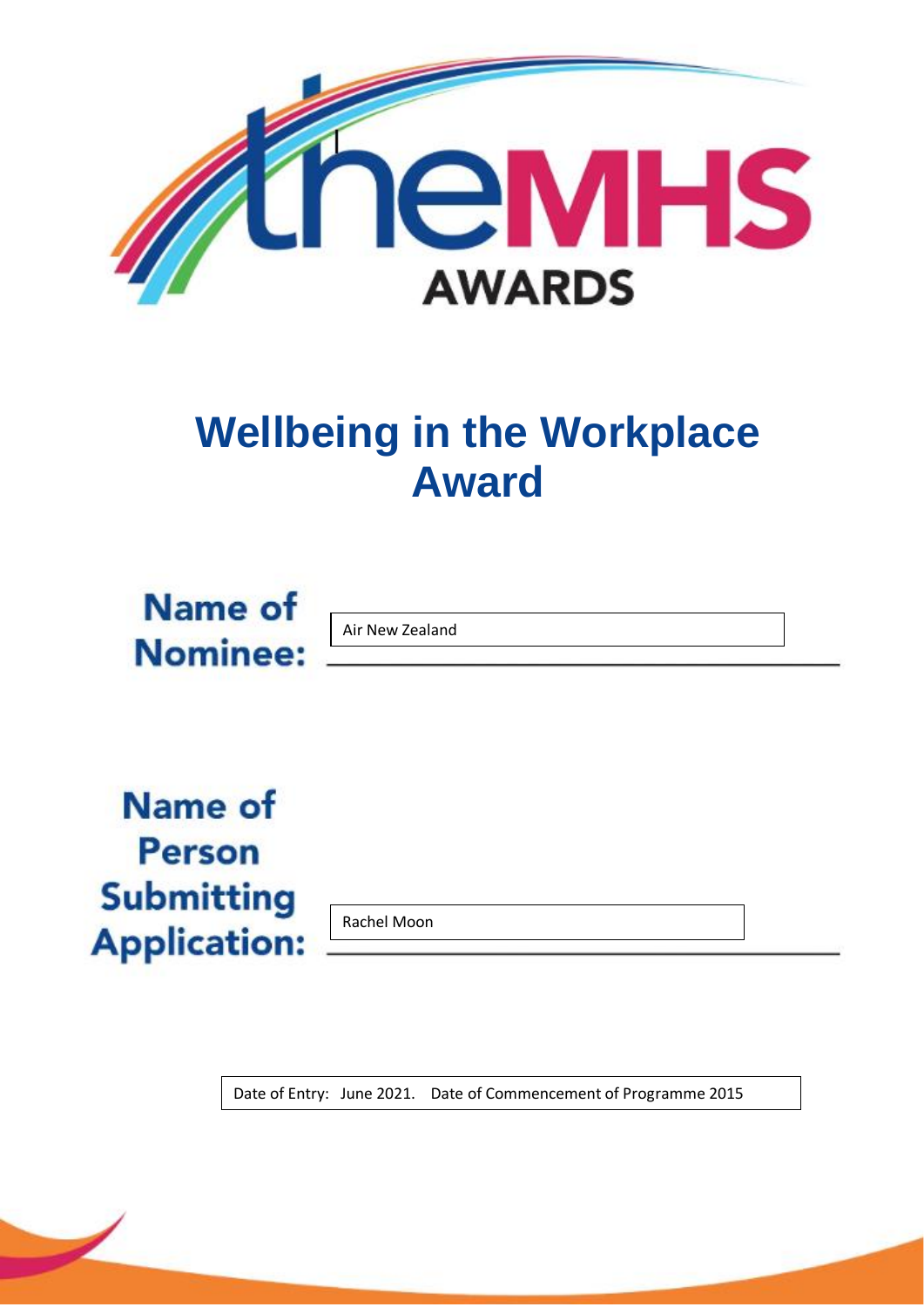### ALL ENTRIES MUST USE THEMHS ENTRY TEMPLATE AND ENTER INFORMATION IN THE RELEVANT SECTIONS TO BE ELIGIBLE FOR ENTRY. PLEASE UPLOAD AS A SINGLE PDF DOCUMENT.

### **Additional Information about Entry (1 x A4 page).**

Please expand upon the brief description given in Part A.

## **Additional Information about Entry**

The Air New Zealand Strategic Wellbeing Team works to supercharge how people feel and function everyday – not just while they are at work performing their role, but also when away from work, so they can participate in activities that are meaningful, have more good days than bad, experience psychological growth and connect with people who are important to them. This helps to create resilient people, who can thrive in all aspects of their lives.

In 2015 Air New Zealand identified Mental Ill-Health as one of our top-10 Critical Risks, partly due to the German Wings incident, giving it clear priority and focus across the business. This priority demands monthly and quarterly statistics to the board and the Executive as to risk control effectiveness and aggregate statistics.

But Air New Zealand doesn't just operate an aircraft fleet, we also ground handle our operations domestically and across our some of our pacific island ports, and have a range of employees managing shift work, pressures around on time performance, working in high-risk environments, and remote working or working across various time zones. These complexities, along with an increase in workload due to various crisis situations over the last 3 years (including the COVID-19 pandemic) mean that mental ill-health management and support is critical right across the operation to prevent the effects of mental ill-health on employee wellbeing.

Risk Management is only part of the equation to ensure that Mental health and wellbeing is strategically supported both proactively and reactively across the business. Our support structure needed to be multi-layered, collaborative with our people representatives and networks, sustainable and be able to be extricated out through our employee's families and community to ensure we have a robust thriving workforce and community going forward.

Individuals, leaders and the organisational as a whole are all equally responsible for the mental health and wellbeing of our workforce globally. Air New Zealand's strategy, resources and tools ensure that all layers of the organisation build competency and awareness for early intervention, identification of individuals that require support and enabling opportunities for all employees regardless of their culture, age, gender or position in the company to speak up and ask for help or empower themselves to improve their mental health and wellbeing.

This application outlines Air New Zealand's strategic approach to mental health through the organisation and our key deliverables:

- Ensure awareness of support available
- Inspiring Individuals to take control of their health and wellbeing
- Building capability of people leaders and peers to support their teams and support each other
- Embedding a risk management approach to mental health and wellbeing
- Developing wellbeing competency, growth and maturity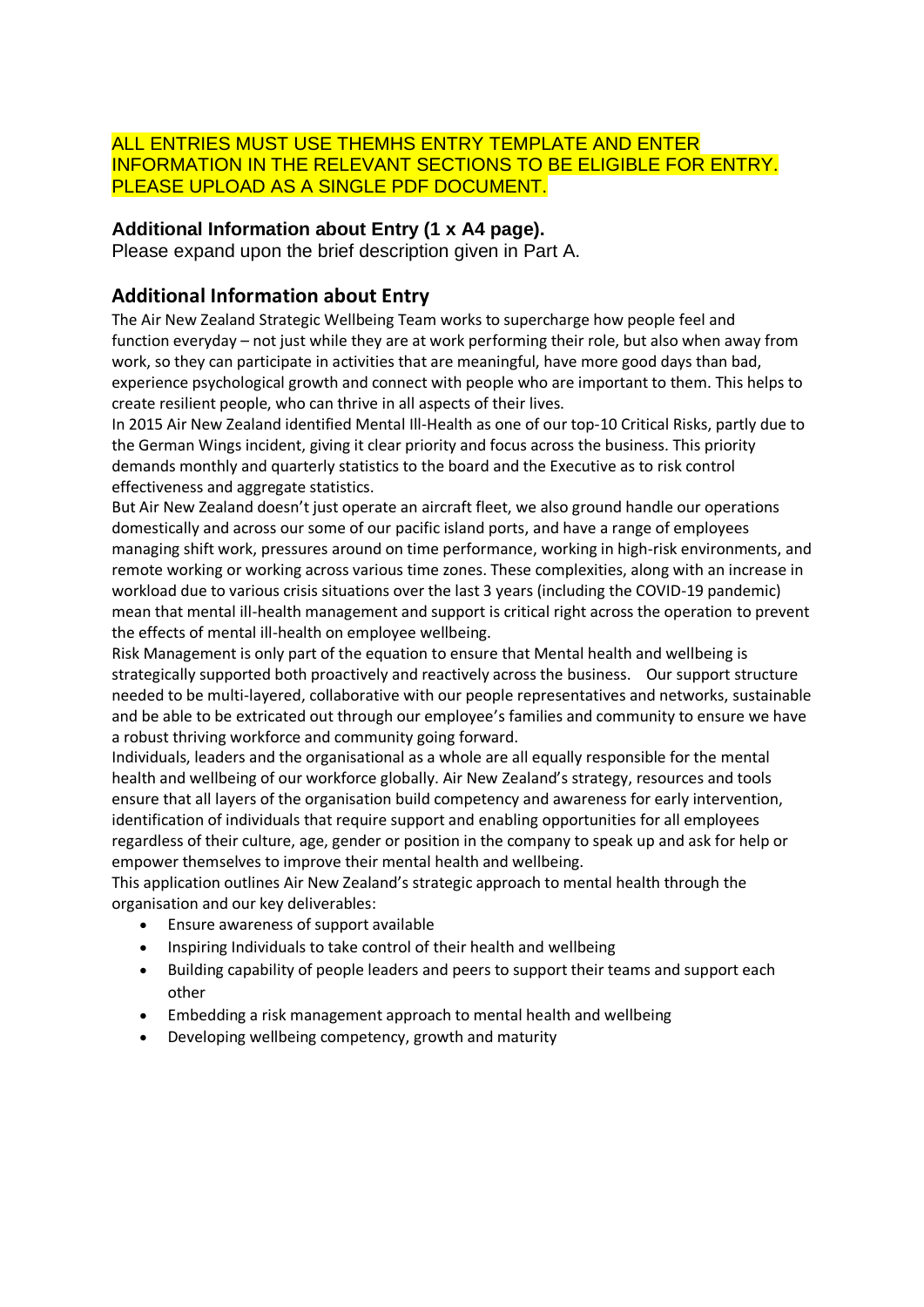## **Address the following Criteria (max. 10 X A4 pages).**

Judges allocate marks to each of the four criterion, and all criterion should be clearly addressed.

1. Evidence of mental wellbeing as a strategic organisational priority supported by clear goals. This includes evidence of the supporting interventions / initiatives developed and implemented to achieve the strategy.

2. Evidence of innovation and/or recognised best practice.

3. Evidence of co-design or collaboration with those with a lived experience of mental health challenges in the planning, implementation and evaluation of workplace wellbeing strategy.

4. Evaluation of the effectiveness of wellbeing interventions and the evidence of positive outcomes and impact to the organisation, workplace and community.

E.g Data collection and its use including graphs and tables, achievement of performance indicators (e.g attendance figures, outcome measures, number of document downloads, page views, click through rates).

## **1.0 Mental Health as a Strategic Priority/Development of the Strategy with Stakeholders and those with lived experience**

The Air New Zealand Mental Health Strategy was developed in 2018 to ensure that all support for employee Mental Health was robust and provided multiple opportunities to ensure our diverse workforce identified with a way to seek support. It was important that this mental health strategy was easily identifiable by both managers and employees and all were able to see at a glance the support available both inside and outside of the organisation. Members from our employee networks, Health and Safety Representatives and our Unions had opportunity to contribute and feedback on this strategy.

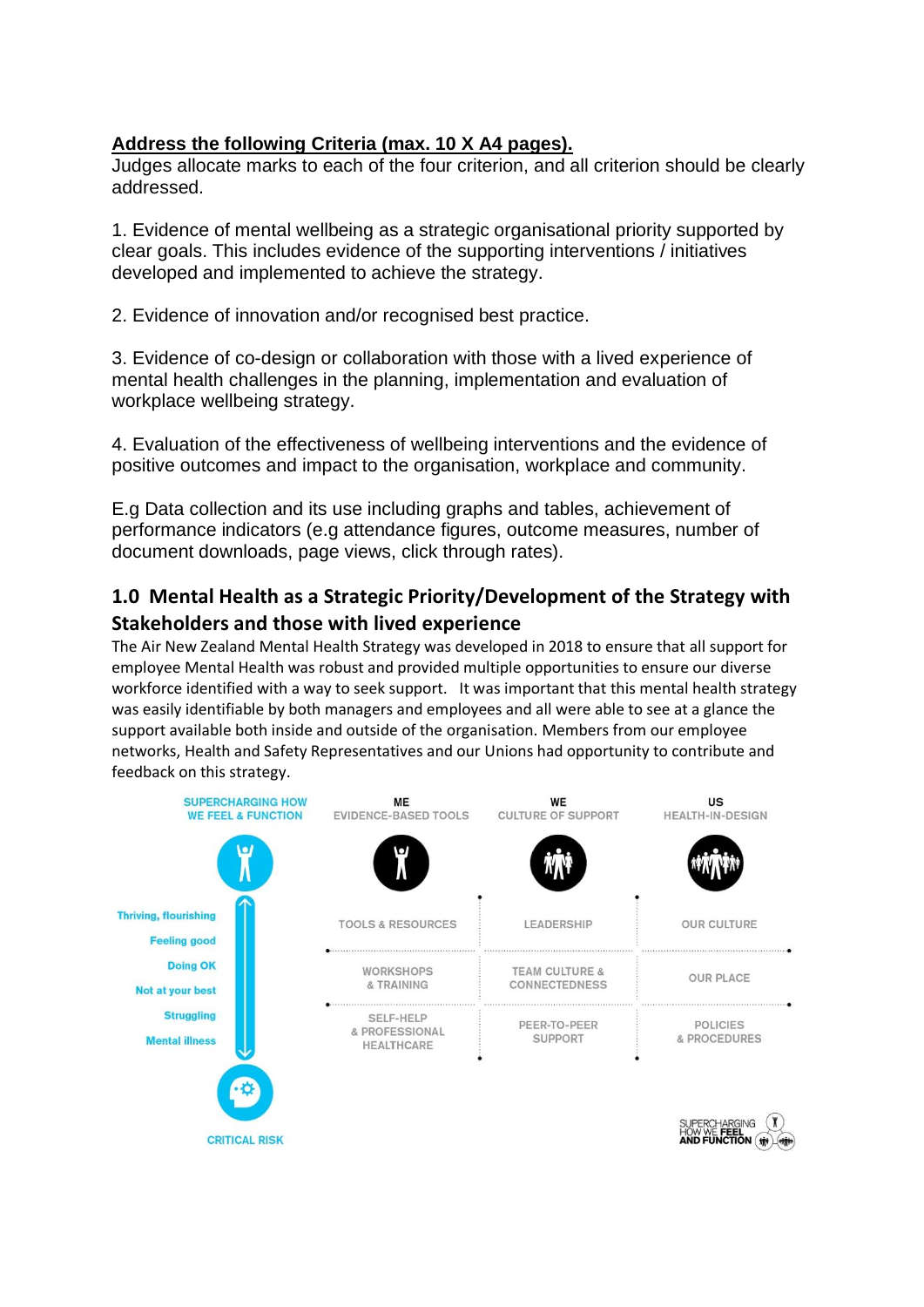Mental health covers a spectrum that can range from thriving and flourishing through to mental illness, and people move fluidly along this spectrum depending on a number of factors. It was acknowledged that at different times of the employee journey both work and personally, the support needed to be tailored to suit specific needs and provide multiple opportunities for employees of any age, gender, religion, culture and geographical location to speak up to ask for support or access the range of mental health and wellbeing tools and resources available.

Ultimately, we aim to create a culture where those who are thriving are empowered to maintain their wellbeing and help those who are struggling; and those who are struggling feel comfortable asking for and receiving support from their peers and the support options available.

Pre Covid our strategy was to support our employees in a very complex, busy environment whilst maintaining positive relationships and healthy lifestyle strategies outside of work also. Post COVID our strategic priorities have been to identify those at risk, provide a bridge to support services, enable connection within the team environment and nurture leadership literacy and capability in the mental health and wellbeing space.

The multi-layered three pillared approach ("Me, We, Us") provided a structure to encompass opportunity, diversity of offering and coverage across the mental health spectrum.

- Me (the individual): Evidence-based tools and resources that enable individuals to take control of their own mental wellbeing.
- We (the team and leaders): Knowledge, tools and support to build a culture of positive relationships and support amongst peers, and help leaders and managers look after the mental wellbeing of their teams.
- Us (the organisation): Ensuring the Mental Health and Wellbeing strategy is applied and designed into roles, processes and environments across the organisation.

The Mental Health and Wellbeing Strategy acknowledges that mental illness does not necessarily imply a critical risk. This is dependent on the safety sensitivity of the role, the operational situation, the severity of illness, and what supports are in place for the individual.

Given how common mental health conditions are amongst the general population, our policy seeks to reduce the barriers to requesting and receiving appropriate support. By achieving this, Air New Zealand's overall risk will be diminished as the prevalence and severity of mental ill-health among employees is reduced and resilience and wellbeing is enhanced.

# **2.0 & 3.0 Wellbeing Interventions demonstrating Innovation and Best Practice**

# **ME**

It was important that our range of "ME" tools were clinically-based with a proven impact, and were always both available for an employee to pick up no matter where they were on our global network.

The "ME" tools are available in a range of digital, physical, and workshops to ensure that the offerings cover a range of learning styles, literacy levels and sensitivity of content.

# **Tools and Resources**

• **[Wellbeing Hub](https://airnz.vitalityhub.co.nz/)**

The digital Wellbeing Hub is the central source of all wellbeing information and resources. It is free, open to all employees, and can be accessed on any device, from anywhere in the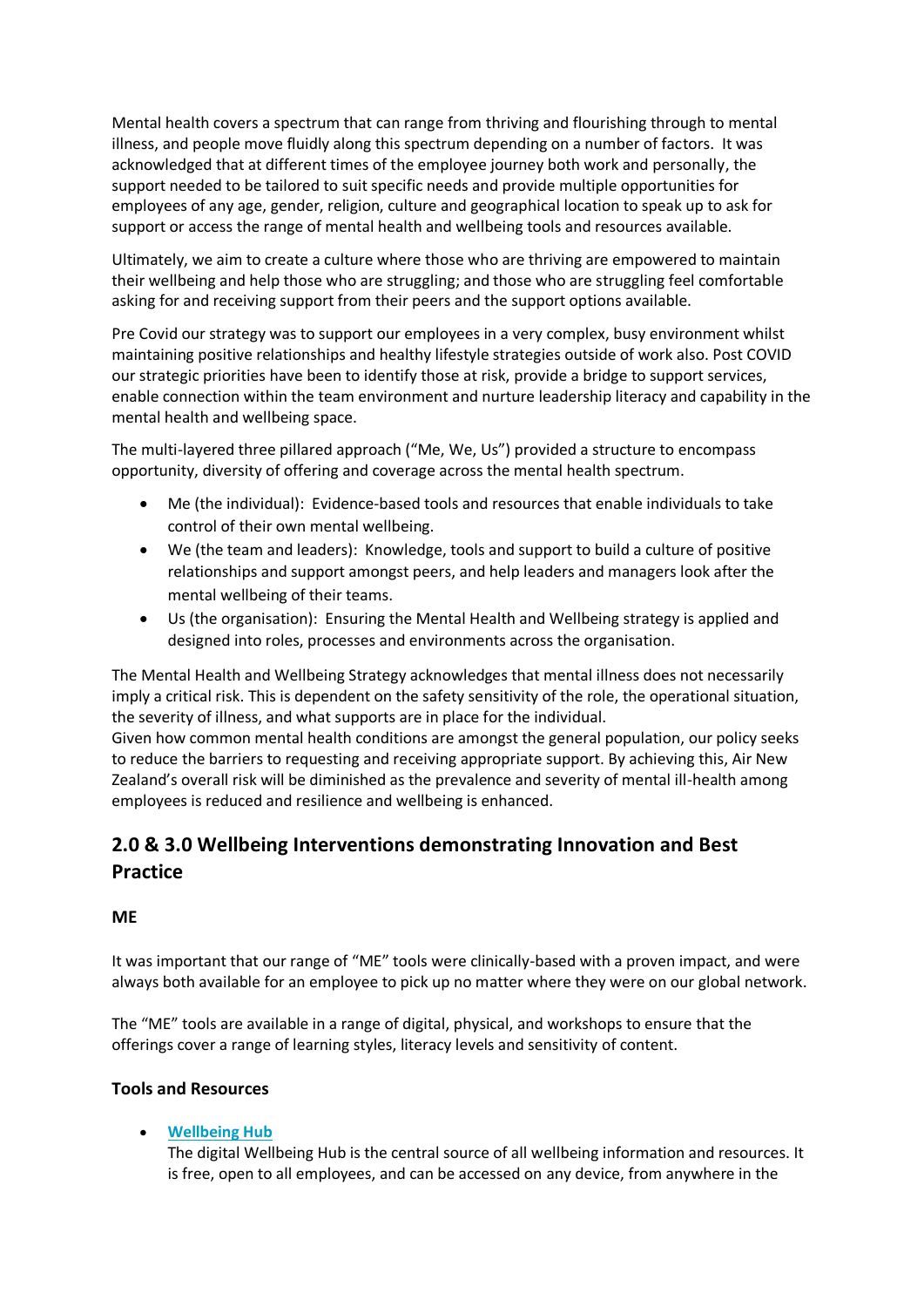world. As well as a great library of articles, video and infographics, it also includes features such the Wellbeing 360 online health assessment, workspace set-up videos and An Ask the Expert section where employees can consult with a expert in parenting, nutrition, exercise physiologist and family psychologist for a personalised response.

Our intent with the externally hosted digital hub was to create one place where employees can go to find all wellbeing resources in one central location with an enabled single sign-on process to ensure easy quick access from our intranet. Employees are able to book a session with our Employee Assistance Programme (EAP) or take a personalised online health assessment anytime or anywhere. The Hub also hosts our online curated Wellbeing and Resilience Toolbox for individuals and leaders.

#### • **Wellbeing Check In Tool**

In response to Covid-19, the Wellbeing Team collaborated with multiple stakeholders across the organisation, including the Executive and senior leaders, Unions, Digital, User Experience, People, Data Analytics, Privacy, Medical, Information Security and Communications to establish The Wellbeing Check-in tool. It was developed to provide trusted information and wellbeing support weekly via text and/or email to our 12,000 employees affected by the Covid-19 pandemic, many of whom were working remotely, stood down or forced to physically isolate due to their role. The three main goals:

- Provide people with trusted, timely information about Covid-19
- Check on the health and wellbeing of individuals and their immediate whanau
- Provide an opportunity for personal connection and support as needed

More than 29,000 Wellbeing Check-in responses were received from employees and 443 wellbeing check-in calls made to individuals. This was seen as a discrete, confidential way to reach out for support by people who may otherwise have been reluctant to do so. Our goal was to ensure it was accessible to all, was secure and protected the privacy of individuals and that we had permission to send check-ins to personal mobile phones and company email addresses.

A Power BI dashboard was also created to ensure high-level aggregate results were quickly able to be reported to the Executive, Board and Senior Leaders to ensure they had an overview of the wellbeing of their employees and any high-risk groups could be identified.

The Wellbeing Check-in Tool continues to be an important way of providing support to Air New Zealanders today, no matter what their situation and is available for all to access.

#### • **Physical Vitality programmes and challenges**

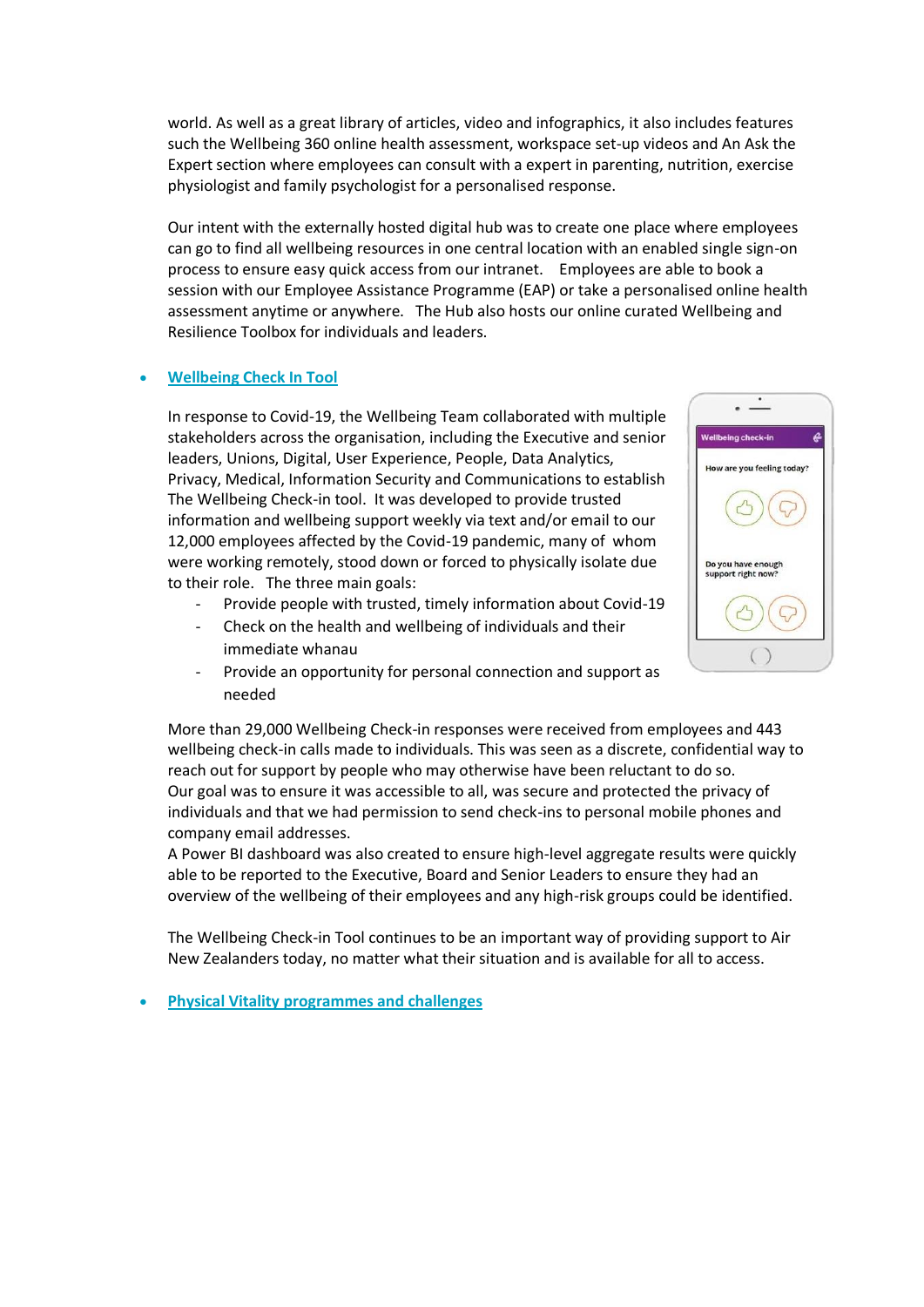Our regular challenges Activate on the Fly and Sleep like a Tiger support the 'Move 'and 'Sleep' components of wellbeing that encourage regular physical strength and conditioning to support fitness for work, and prioritising sleep to ensure optimum recovery and a control for mental ill-health deterioration.

#### • **[Wellbeing & Resilience Toolbox Handbook](https://airnz.vitalityhub.co.nz/file/content/Wellbeing-and-Resilience_INDIVIDUAL-Handbook.pdf)**

A downloadable and hardcopy handbook for individuals to help boost wellbeing and build resilience, including fatigue, mental health and resilience, support services and tools available.

#### • **[Thrive Mental Health App](https://airnz.vitalityhub.co.nz/air-nz-thrive)**

Air New Zealand has partnered with Thrive in the UK to provide employees with a free mental wellbeing app for the prevention, early detection, and early treatment of common mental health conditions.



It includes various mindfulness techniques, stress relief strategies (including deep breathing and muscle relaxation techniques), and distraction therapy games, chat online with a clinician and is customised to include all our Air New Zealand support services. We are also able to provide employees with a friends and family code to pass on for free access.

#### **Workshops & Training**

• **The [Good Day Project](https://airnz.vitalityhub.co.nz/welcome-to-your-mental-health-and-resilience-program-core-ways)**

The Good Day Project introduces employees to 'Good Ideas', which bring together the latest research in resilience, positive psychology, neuroscience and physiology to build a happier, more resilient you.

• **Wellbeing, Resilience and Stress Management Workshop**

This workshop was designed to assist individuals to recognise signs when they were under stress, how to build their resilience and maximise their recovery for optimum living inside and outside of work.

#### **Self-help & Professional Healthcare**

• **[Employee Assistance Programme \(EAP\)](https://new.korunet.co.nz/peoplesafety/risk/health-wellbeing/eap)**

All employees and their immediate family globally have access to our Employee Assistance Programme (EAP) The programme is run by an external company – Instep Limited and is free, completely confidential, and available 24/7. Earlier this year we had employees step forward to be filmed to share their experience with EAP to break stigmas around access, confidentiality and promote the benefits of this vital service. This lived experience sharing allowed employees to be vulnerable and help encourage others to seek help.

#### • **Personal and [Community Services](https://airnz.vitalityhub.co.nz/support-services-airnz)**

Air New Zealand has a formed relationship with a number of community mental health, family services and social support services that provide tools and resources that are both face to face and digital. Our ongoing communication with these providers reassures us that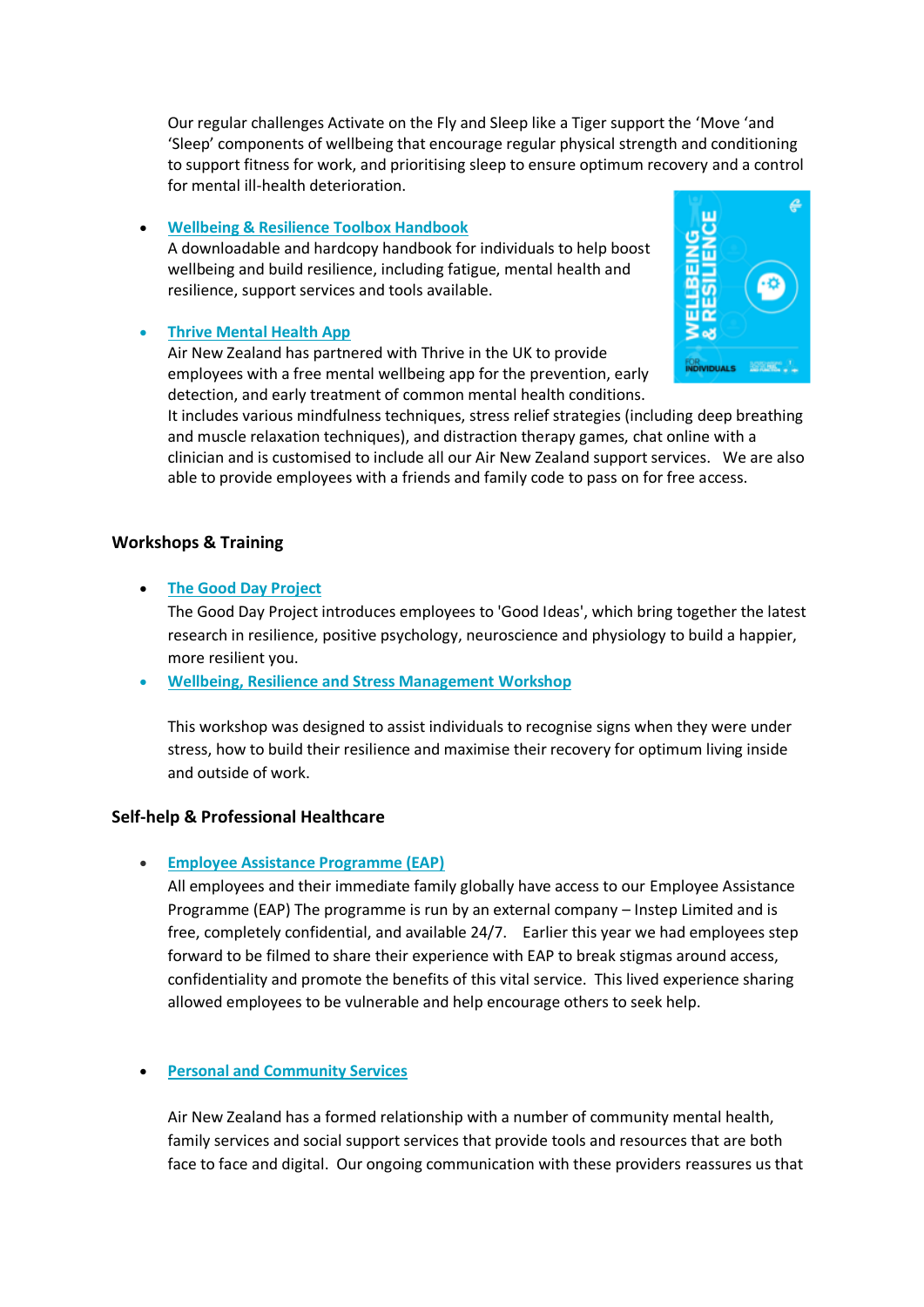Air New Zealanders continue to make connection with these valuable programmes along with their whanau and close communities.

- o The Journal Online programme providing lessons on positive mental health, problem solving and how to make practical changes in your life.
- $\circ$  Just a Thought Online Therapy for people with mild to moderate depression.
- $\circ$  Domestic Violence prevention pages and sites to ensure our people can access the help they need for victims and perpetrators of family abuse.

#### • **[Aviation & Occupational Health Unit](https://korunet.co.nz/dnn6/OurBusinessGroups/AviationMedicine.aspx)**

Our Aviation & Occupational Health (AOH) team provide professional advice to employees on the interaction between health issues and the workplace.

#### **WE**

Our WE tools were designed to assist to establish and maintain positive relationships amongst teams and peers across the organisation. Building leader capability to support and nurture their team's wellbeing and role model good work/life balance will continue to have a positive impact on employee's mental health. Since the onset of COVID, this layer has been crucial in the 'survive' and 'revive' parts of our rebuild.

#### **Leadership Capability**

• **Mental Health, Wellbeing and Resilience Toolbox for Leaders** A downloadable handbook and online library for managers and people leaders, covering health and wellbeing leadership, fatigue, mental health and resilience, strategies to support mental-health issues and proven support services and tools available.



#### • **Mental Health for Leaders Workshop**

This interactive workshop for managers and people leaders introduces a risk management approach to mental health and helps participants gain an understanding of mental health and it's effects in the workplace. It also outlines the signs to looks for in your team, how to have a structured conversation with someone you are worried about and how to respond in a mental health crisis, along with the proactive things you can do to encourage team members to build resilience and look after their own mental health and wellbeing. a great way to guide a conversation when you're worried about someone or feel that the conversation may be getting a bit off track or needs some structure. It is also a good but simple way to get someone to come out of the conversation with some clarity, focus and planned next steps

#### • **Mental Ill-health gap analysis**

Our team of People Safety business partners work with our Health and Safety Reps and business leaders annually to identify gaps between the expectations and priorities outlined for best practice mental health culture and support and actual practice in the business areas.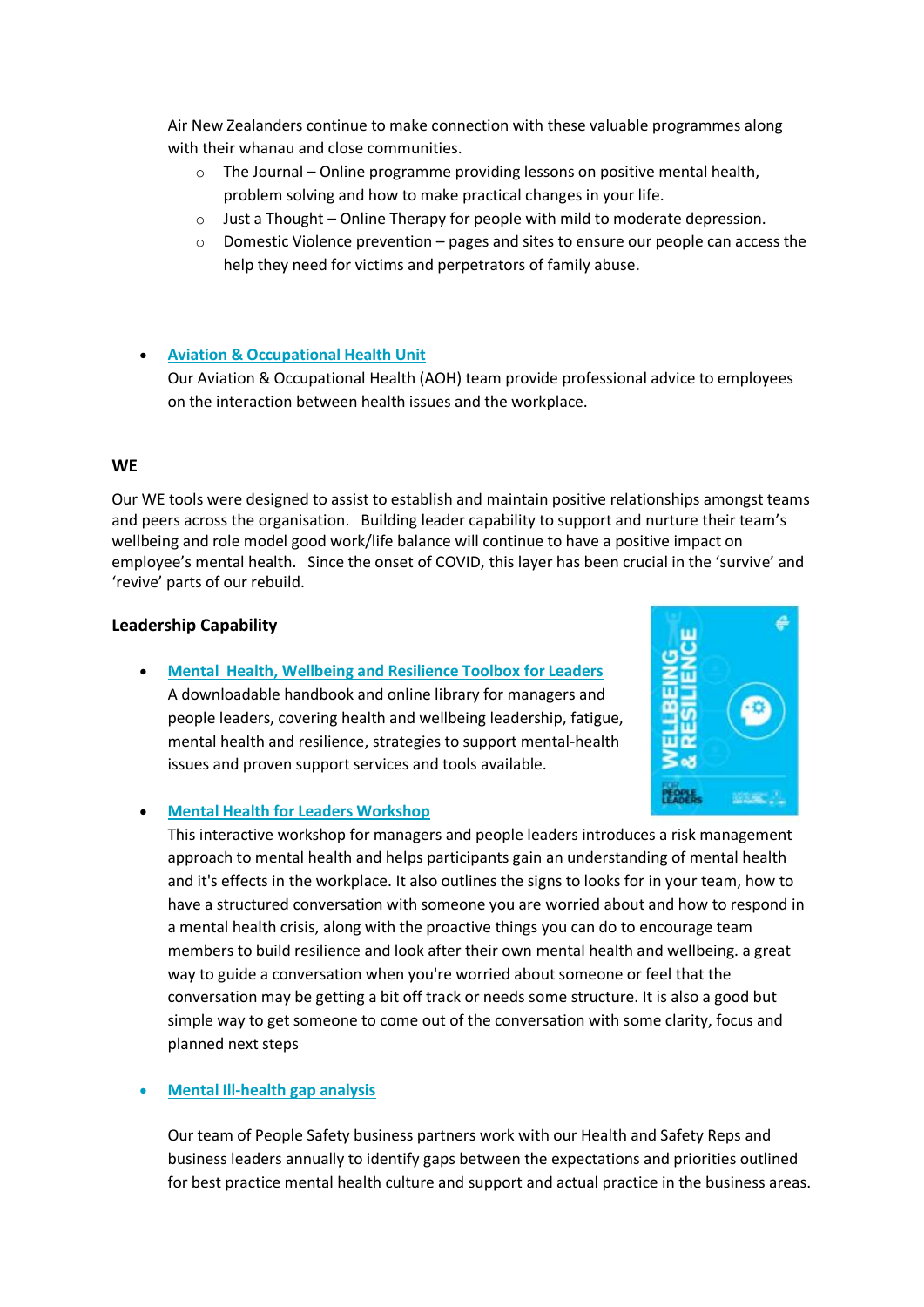Results are fed back to senior leaders and corrective actions and timeframes for implementation are established.

#### **Team Culture & Connectedness**

#### • **[Internal Employee Networks and Communities](https://new.korunet.co.nz/_layouts/15/FIXUPREDIRECT.ASPX?WebId=3ff8c674-39ac-4b07-bcbc-5d3ce946ff4e&TermSetId=effe2351-4263-4e4d-8c39-6e97a9ba4acf&TermId=3726b42f-144f-4ad9-af7a-87f3b076c496)**

At Air New Zealand, we're proud of our engaged and inclusive culture. with diverse perspectives, experiences, cultures, genders and age – no matter which area of our business you work in.

To support our well-established diversity and Inclusion strategy we have a number of employee networks open to all employees, supporting and celebrating the many diverse aspects of our Air New Zealand team. These internal communities provide a number of exciting new opportunities and cultural events for Air New Zealanders to take part in or support and connect with colleagues.

#### • **[Awareness Campaigns across the year?](https://airnz.vitalityhub.co.nz/are-you-ok-airnz)**

Our White Ribbon Day, Pink Shirt Day and Are You Ok? campaigns encourage our people to stand up to Domestic violence, bullying and harassment, and check in with their colleagues, friends and family members how they really are to support mental wellbeing. Competitions and promotional material encouraging team get-togethers raise awareness and keep the conversation alive to support these social causes.



#### **Peer-To-Peer Support**

#### **Bullying & [Harassment Contact People](https://new.korunet.co.nz/peoplesafety/Shared%20Documents/BH%20Contact%20People%20-%20FINAL.pdf)**

Air New Zealand has a zero tolerance to workplace Bullying, Harassment and Sexual Harassment due to the negative impact on the health, wellbeing and performance of our people. In conjunction with strong policies, educational modules, we also provide a peer network of trained employees to provide confidential support and assistance to employees who believe they may be experiencing bullying and harassment in the workplace.

#### • **Peer Support Networks**

Air New Zealand has two peer support networks across the business.

The Pilot Assistance Network (PAN), established 20 years ago provides support across pilots, pilot unions, and air traffic control to assist with unique health and wellbeing issues experienced by the pilot community.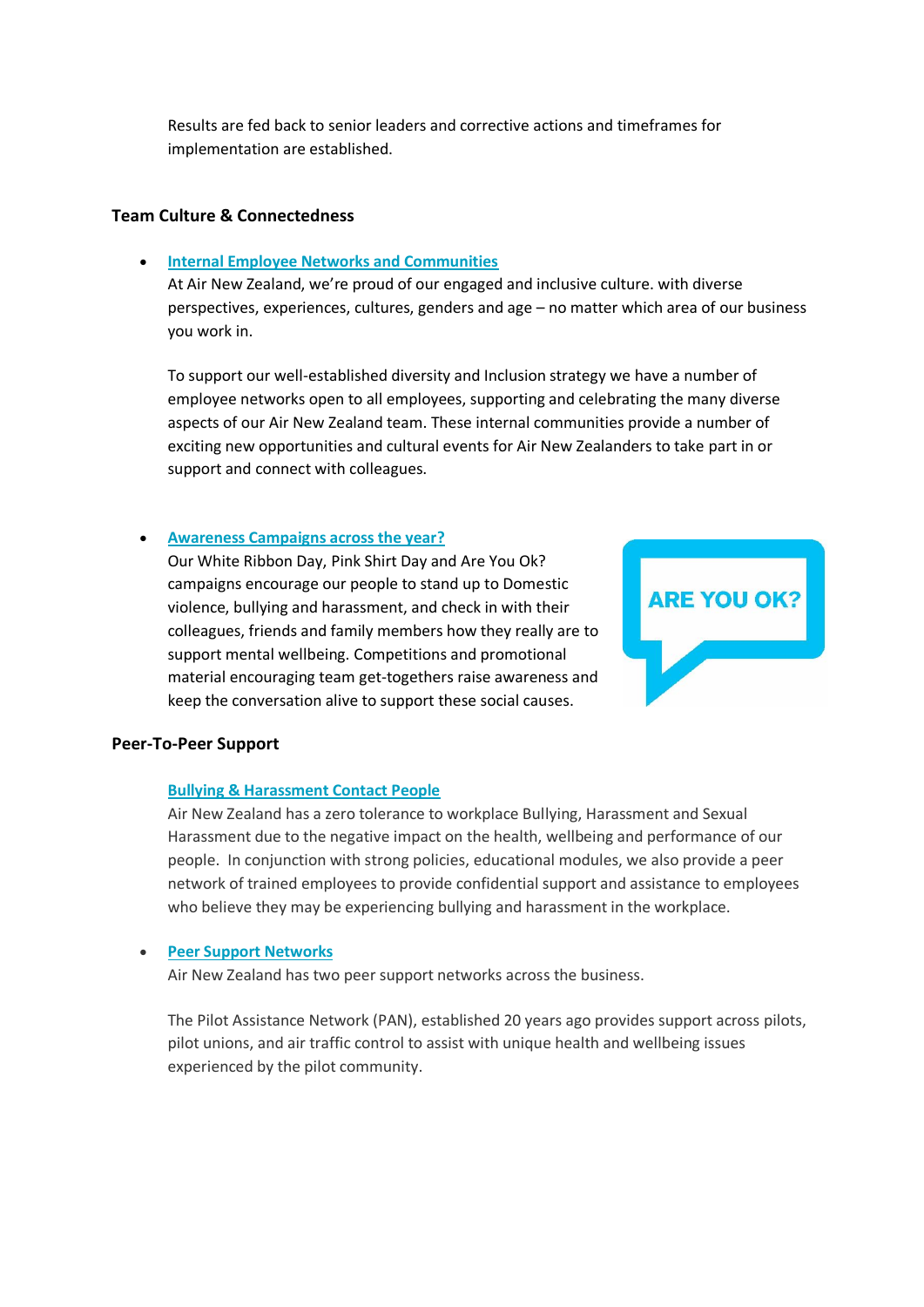The Peer Support Network supports all other Air New Zealand employees throughout the operations and corporate environment to provide confidential support and connection to services in a trusted way. Air New Zealand's collaborative partnership with Lifeline ensures the training, ongoing support and supervision of our network protects the mental



health and wellbeing of those stepping up to help others. A lot of our volunteers have lived experience with mental illness/health issues and psychological distress that they want to use this training to help others.

#### • **QPR Suicide Prevention Gatekeepers**

**Air New Zealand has three trainers qualified in the QPR programme to train employees and leaders to identify and support those in mental health crisis or attempting suicide. Over the two years since training began at the airline, we have trained over 230 employees who have stepped forward to become 'gatekeepers' across the business. QPR is a practical and proven suicide prevention programme that empowers participants, regardless of their background, to become a QPR Gatekeeper and make a positive difference in the life of someone they know.**

#### **US**

Us tools provide a foundation in which our Me and We tools can flourish. Organisational policies and support structures and strategy supports and individual within in a culture and the environment to thrive.

Our Mental-Ill health gap analysis tool was deployed in 2020 across all areas of the business in collaboration with our Health and Safety reps to identify strengths, weaknesses, and opportunities for business leaders to put action plans in place to support mental health and wellbeing.

#### **Our Culture**

#### • **Diversity & Inclusion**

There's no typical Air New Zealander, because we all have different backgrounds, experiences and working styles. Our commitment to diversity and strong strategy and objectives have helped create a vibrant working environment where everyone feels welcome.

#### **Awhina Support**

**A fund established by donations from pay reductions of our exec leaders has supported many Air New Zealanders through financial hardship over the past 18 months. This programme is ongoing and will continue to support our people throughout our 'survive' and 'revive' phase of the rebuild.**

#### • **Domestic Violence Support**

**Air New Zealand has provisions for support, connection to vital community support, relocation support and access to leave for both victims and perpetrators of family abuse.**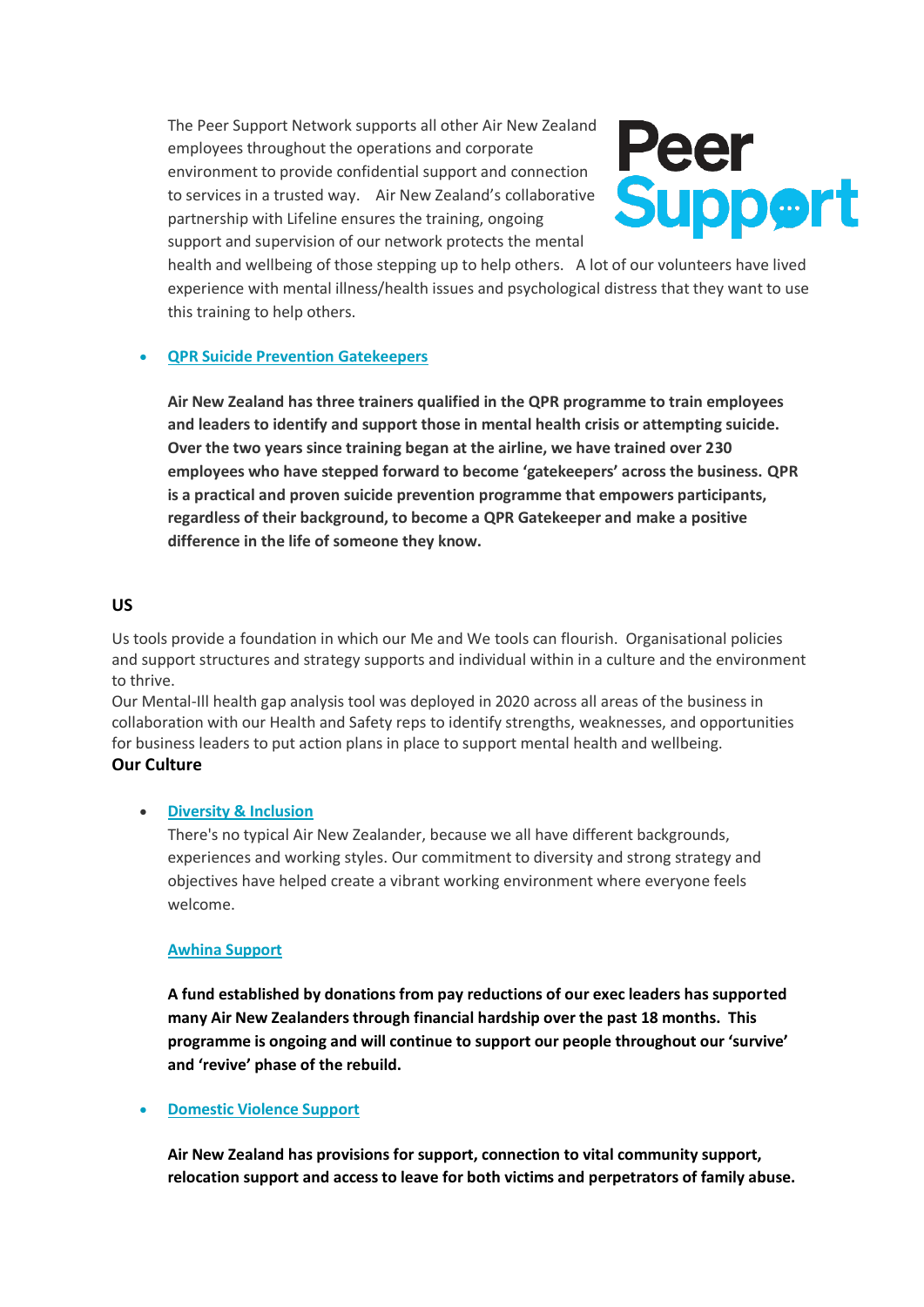**The support is confidential and discrete to ensure the safety of employees and their families.** 

#### **Our Place**

#### • **Health & Safety in Design**

**Health and Safety in Design is the process of integrating risk management methods at the conceptual and planning phases of a project, rosters, programme or environment. This offers the offers the greatest opportunity to prevent health and safety risk rather than protect from risk, consistent with the hierarchy of controls. Our Mental-ill health gap analysis results feed into this programme.**

#### • **Employee Experience**

Employee Experience ensures we place our employees at the heart of all we do, in the same way we put customers at the core, as our people are the key to our success.

#### **Policies & Procedures**

#### • **People Safety policies**

Air New Zealand is committed to the promotion of positive mental health and reducing the organisational risks to employee health and wellbeing whilst in the work environment.

# **4.0 Evaluation of the effectiveness of outcomes and Impact to the organisation**

It is important to the People Safety and Wellbeing team that we set outcomes for the programmes and resources that we deploy to support mental health and wellbeing. To meet our objectives, the measurement of uptake, utilisation and verbal feedback from our people and their representatives such as Health and Safety Reps and Unions is vital to evaluate the quality and impact of our programme and external providers.

**The Wellbeing Hub** was deployed in 2017 in the business, with an average of 3000 monthly page views across 2021. We see peaks and troughs with campaigns (e.g. 7599 in April 2020) but the Wellbeing Hub has quickly become a reliable single source of truth for our employees to access wellbeing tools and support.

**The Wellbeing Check In tool** provided vital support to our people when they needed it the most during Covid-19. Over the lockdown period in NZ, 99,000 messages were sent out to our employees. From these messages, 29,000 responses were received that resulted in 443 wellbeing calls made to employees that connected them with essential community and Air New Zealand services.

*"Thank you for always checking in"*

| <b>Messages sent</b> | <b>Responses</b> | <b>Check-in calls made</b> |
|----------------------|------------------|----------------------------|
| 99.000               | 29,000           | 443                        |

*"Your call was exactly what I needed, and the timing could not have been more perfect. I have always*  believed our people come first and are the most important part of our business, and your call proved that our *culture of taking care of our staff and their wellbeing, is alive and well."*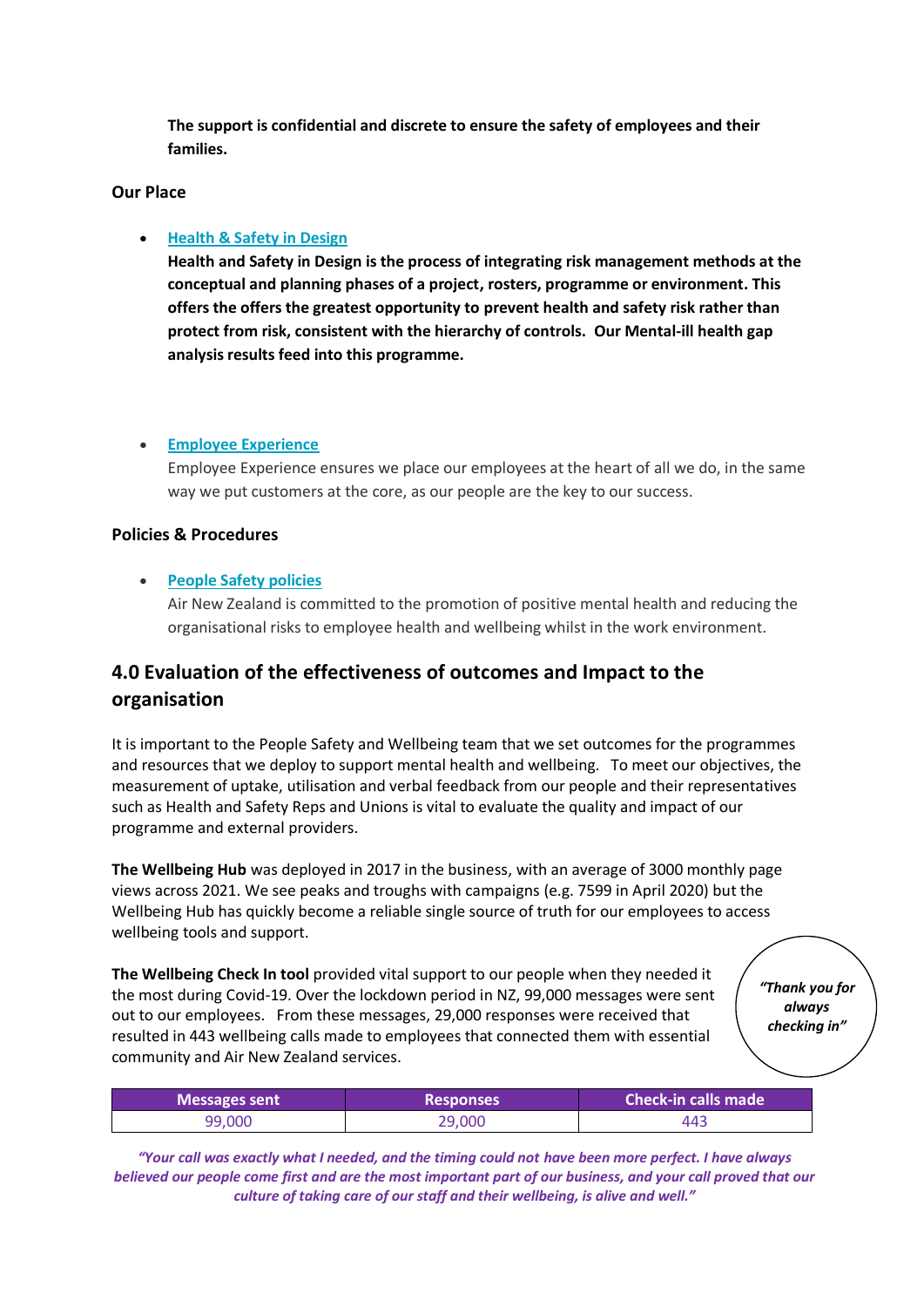**Our key wellbeing challenges** Activate on the Fly and Sleep Like a Tiger draw great engagement and registrations from around the business. The 2020 6-week Actviate on the Fly exercise challenge involved 631 employees, whilst 686 employees participated in the last 4-week Sleep Like a Tiger challenge. These programmes continue annually.

**EAP utilisation** up until 5 years ago was below 4% and the service was not well advertised through the organisation. Reactive 'ambulance at the bottom of the cliff' usage was the only mode of access. Our promotional campaign centred on using the service proactively, so employees could have strategies ready for upcoming stressful times in their lives, and to also access the service when stressful times begin rather than waiting until the problem was overwhelming. This has seen the utilisation rate sit consistently in double figures for the last 2-3 years. We are very proud of this in line with the EAP global guidelines for utilisation above 6% being seen as proactive in the wellbeing space.



**The Thrive App** was launched in 2019 with a promotional campaign. It continues to be promoted through the business through our various workshops and as a tool that can be used anytime anywhere. Like the Wellbeing hub, utilisation peaks and troughs but can sit as high as 880 users with approximately 100 employees using the tool on a weekly basis. The reporting allows us to identify issues that employees are using the tool for to seek help.

The following table depicts the coverage of Mental Health for Leaders training held across the business, along with peer assistance networks in place to support employee mental health and wellbeing.

We have gone to great efforts to ensure all business areas are supported from a cultural, gender, geographical and employee representative diversity. In doing this, we continue to provide optimum opportunity for employees to feel safe and comfortable to reach out for help when needed.

Training and recruitment is ongoing as the business moves through it's recovery phase from Covid-19, and new employees and business groups enter the organisation.

| <b>Business Unit</b>             | <b>Leaders Mental</b><br><b>Health training</b> | B&H<br><b>Contact</b> | <b>QPR</b><br><b>Gatekeepers</b> | Peer<br><b>Support</b> |
|----------------------------------|-------------------------------------------------|-----------------------|----------------------------------|------------------------|
| Corporate Services               |                                                 |                       |                                  |                        |
| Commercial, Strategy & Alliances |                                                 |                       |                                  |                        |
| <b>Customer and Sales</b>        |                                                 |                       | 12                               |                        |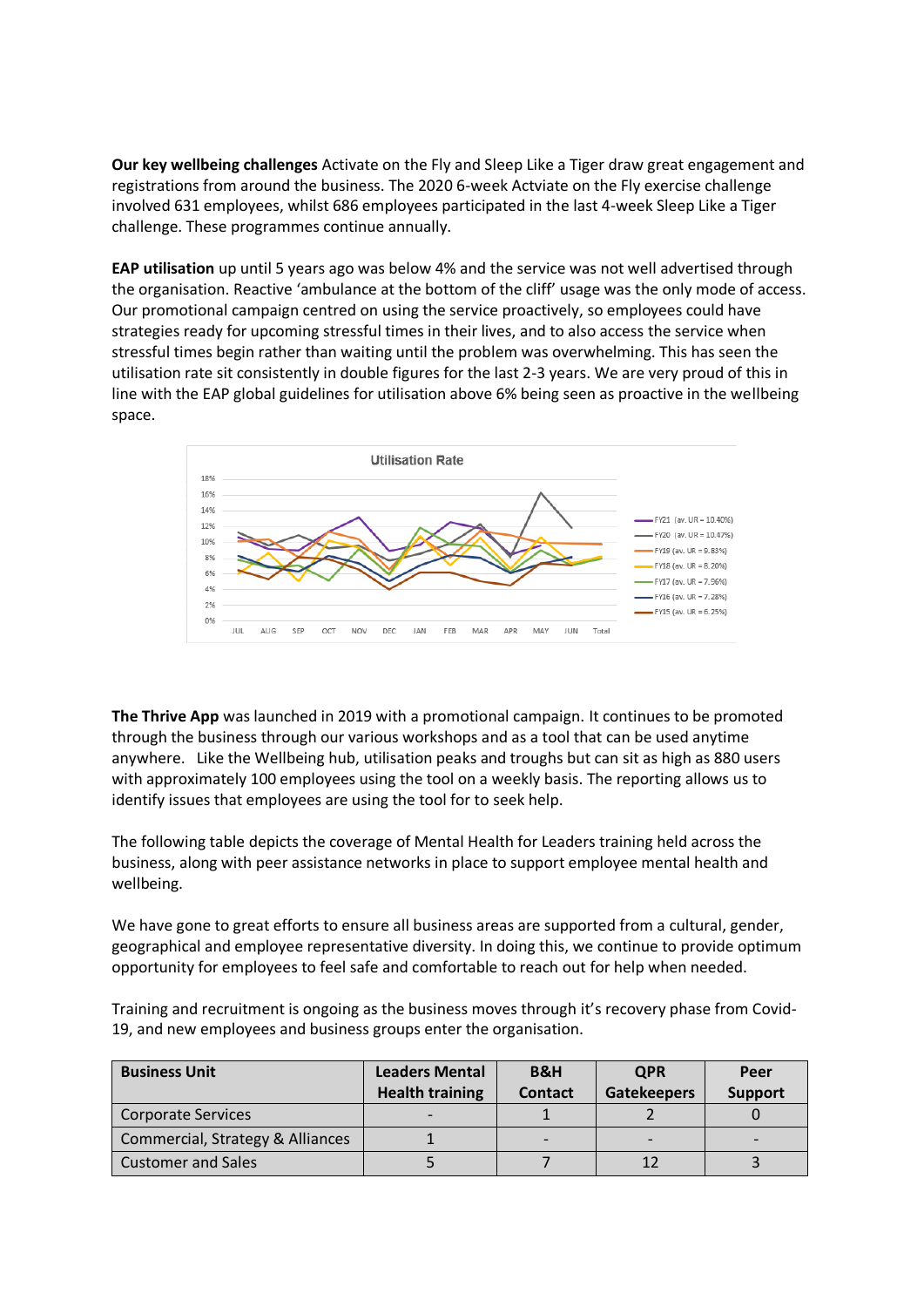| Cargo                              | 1                        | 5                        | 9            | 3   |
|------------------------------------|--------------------------|--------------------------|--------------|-----|
| Customer                           | 2                        |                          | 1            |     |
| Digital                            | 1                        | 1                        | 3            |     |
| Loyalty                            |                          |                          |              |     |
| Ops Integrity and Safety           | 1                        | 5                        | 11           |     |
| People                             | 1                        |                          | 27           |     |
| Operations                         | 18                       | 67                       | 172          | 30  |
| Airports                           | 4                        | 34                       | 56           | 9   |
| <b>Engineering and Maintenance</b> | 8                        | 8                        | 76           | 6   |
| Cabin Crew                         | 3                        | 17                       | 28           | 15  |
| Operations and Infrastructure      | $\overline{\phantom{a}}$ | 6                        |              |     |
| Pilots                             | 1                        | $\overline{\phantom{a}}$ | $\mathbf{1}$ | n/a |
| Supply Chain                       | $\overline{2}$           | $\overline{\phantom{0}}$ | 10           | ٠   |
| <b>Total</b>                       |                          | 81                       | 227          | 34  |

For further explanations and graphs, please see the appendix.

## **Conclusion (1/2 x A4 page).**

**He aha te mea nui o te ao**

What is the most important thing in the world?

**He tangata, he tangata, he tangata**

It is the people, it is the people, it is the people

Air New Zealand's purpose is to 'Enrich our country by connecting New Zealanders to each other and New Zealand to the world'*.*

The symbol that appears on the tail of our aircraft is known across te ao Māori as the Mangōpare or the hammerhead shark. The famous characteristics of the Mangōpare are strength, tenacity, and resilience.

Air New Zealand's mental health and wellbeing strategy centres around nourishing and enriching the health and wellbeing of all employees globally. By supercharging how our employees feel and function both inside and outside of work has an impact on the lives of our people, their whanau and their communities.

By creating a thriving workforce, not only do individuals and teams flourish whilst performing their role, but it contributes to the success of the airline and to New Zealand. The aviation environment is complex presenting many challenges to the health and wellbeing of our people with traversing time zones, shift work and working in high-risk environments. By having a risk managed proactive and reactive multi-layered support structure, our wellbeing strategy enables employees' opportunities to empower their wellbeing through clinically researched tools and resources, or reactively access vital support to restore their normal when times are challenging. Our focus on the WE pillar of the strategy over the last two years has meant that peers and leaders are working towards competency and providing a culture of support within teams so that the workplace has vital elements of care and a culture of support.

Our Journey is sustainable, aims for the psychological safety of all employees and multiple opportunities for our people to put their hands up for help when support is required no matter how big or small.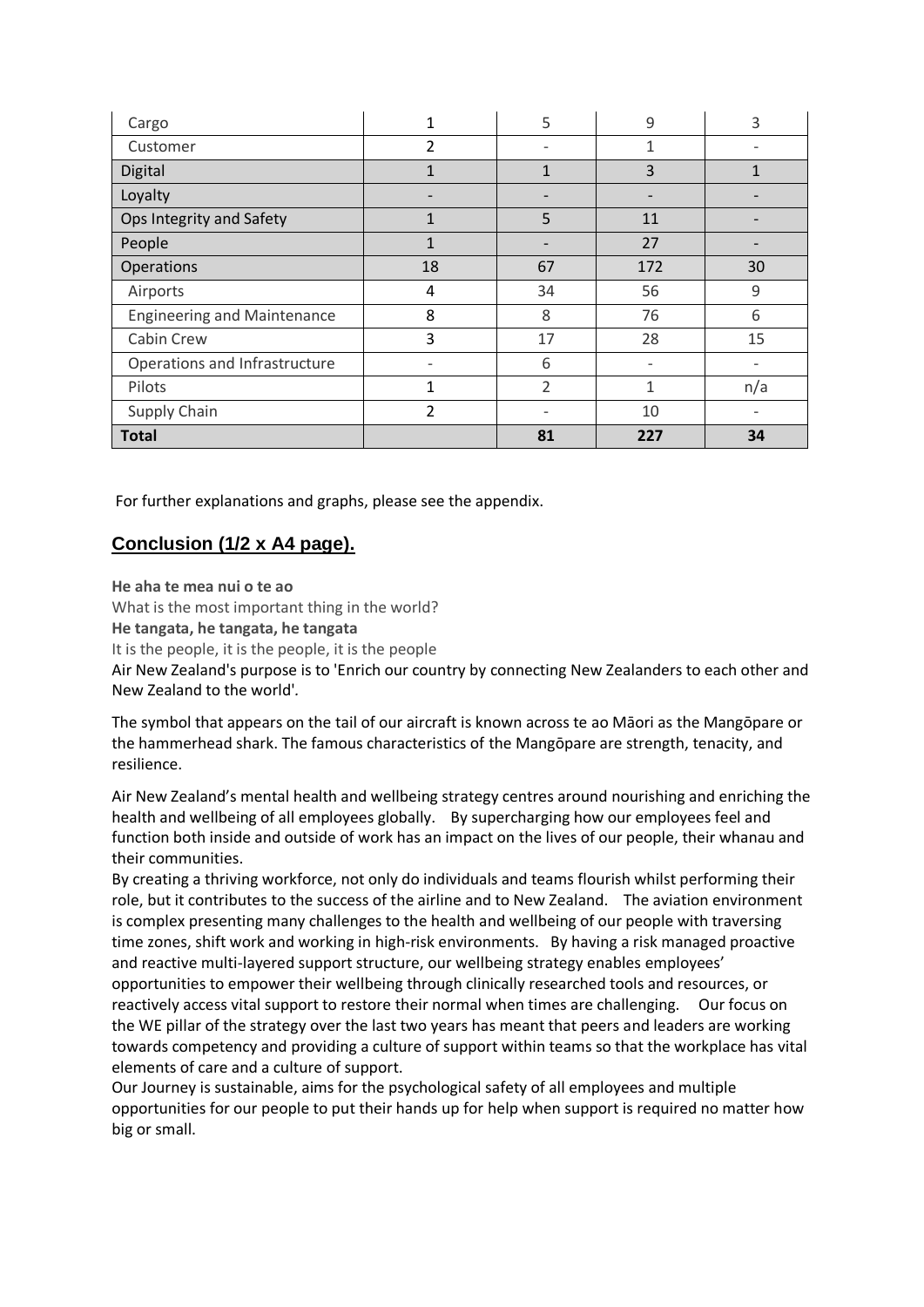## **Appendix of Support Material (max. 8 x A4 pages).**

# **Wellbeing Check-in Tool**

# **1. Overview**

The Wellbeing Check-in tool was developed to provide trusted information and wellbeing support to our 12,000 employees affected by the Covid-19 pandemic, many of whom were working remotely, stood down or forced to physically isolate due to their role.

Throughout the heart of the pandemic, more than 29,000 Wellbeing Check-in responses were received from employees and 443 wellbeing check-in calls made to individuals who needed it most, as they went through unprecedented change, uncertainty and stresses. In many cases this was seen as a discrete, confidential way to reach out for support by people who may otherwise have been reluctant to do so. The Wellbeing Check-in Tool continues to be an important way of providing support to Air New Zealanders today, no matter what their situation.

# **2. Background**

As an airline operating a global passenger services and cargo network to more 15 million passengers annually, Air New Zealand was one of the hardest hit organisations during the COVID-19 pandemic. We underwent a significant and rapid reduction of our workforce, operations, and flight schedules across the globe, which ultimately resulted in almost 4000 employees (1/3 of the workforce) losing their job.

Remote working was quickly established where possible, whilst those in operational roles were either part of skeleton crews with reduced working rosters, or at home waiting to hear if their roles were to be disestablished due to ceasing operation.

This sudden and dramatic closure of borders, changes to ways of working, reduction in operations and loss of jobs created a huge sense of shock, uncertainty, stress, anxiety, and financial concerns, which significantly impacted the mental health and wellbeing of our employees, and in turn their family and whanau from a mental, physical, emotional and financial wellbeing standpoint. Coupled with this was the loss of face-to-face support and connection from both work support networks and wider social support groups (whanau, friends, family and community), as individuals were forced into social isolation due to lockdowns and in some cases specific job requirements (e.g. Air Crew needing to self-isolate after a flight). Whilst some technology helped to bridge the gap, our people still felt lost and overwhelmed with uncertainty and a sudden loss of community and identity. In order to support our geographically spread workforce (both domestically and internationally) and help understand the immediate impact of the pandemic, we needed an effective solution.

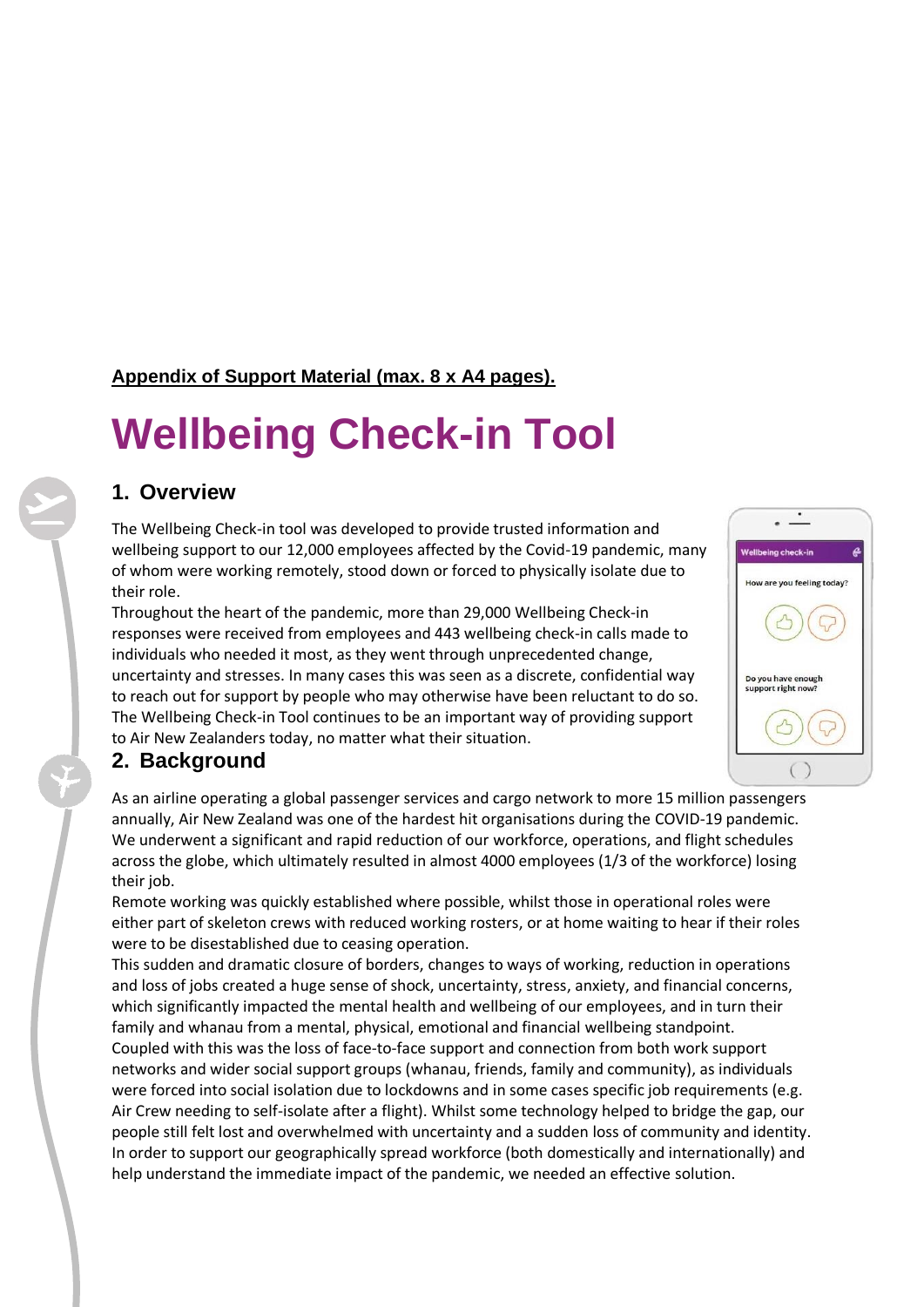# **3. Creation of the Wellbeing Check-in Tool**

It was quickly established that we needed to do more than simply get information to people - we needed to offer them connection and support, particularly to our 'non-wired' employees or those at home on stand-down or in isolation, who may be feeling particularly disconnected from the organisation. With full support and endorsement from the Executive we were quickly able to bring together the necessary parts of the business and begin to develop the concept of the Wellbeing Check-in Tool.

The Air New Zealand Wellbeing Team collaborated with multiple stakeholders across the organisation, including the Executive and senior leaders, Unions, Digital, User Experience, People, Data Analytics, Privacy, Medical, Information Security and Communications to establish the best approach for the Wellbeing Check-in Tool, to ensure it was accessible to all, was secure and protected the privacy of individuals and that we had permission to send check-ins to personal mobile phones and company email addresses.

Within two weeks of New Zealand going into Level 3 Lockdown (March 23rd, 2020) the Wellbeing Check-in tool had been designed, optimised for user experience, tested, socialised with business groups and unions, promoted to employees and launched. This speed of development and activation was remarkable, given it was a completely new initiative and everyone was working remotely in the midst of a pandemic.

A Power BI dashboard was also created to ensure aggregate results were quickly able to be reported to the Executive, Board and Senior Leaders to ensure they had an overview of the wellbeing of their employees.

# **4. Offering Connection and Support**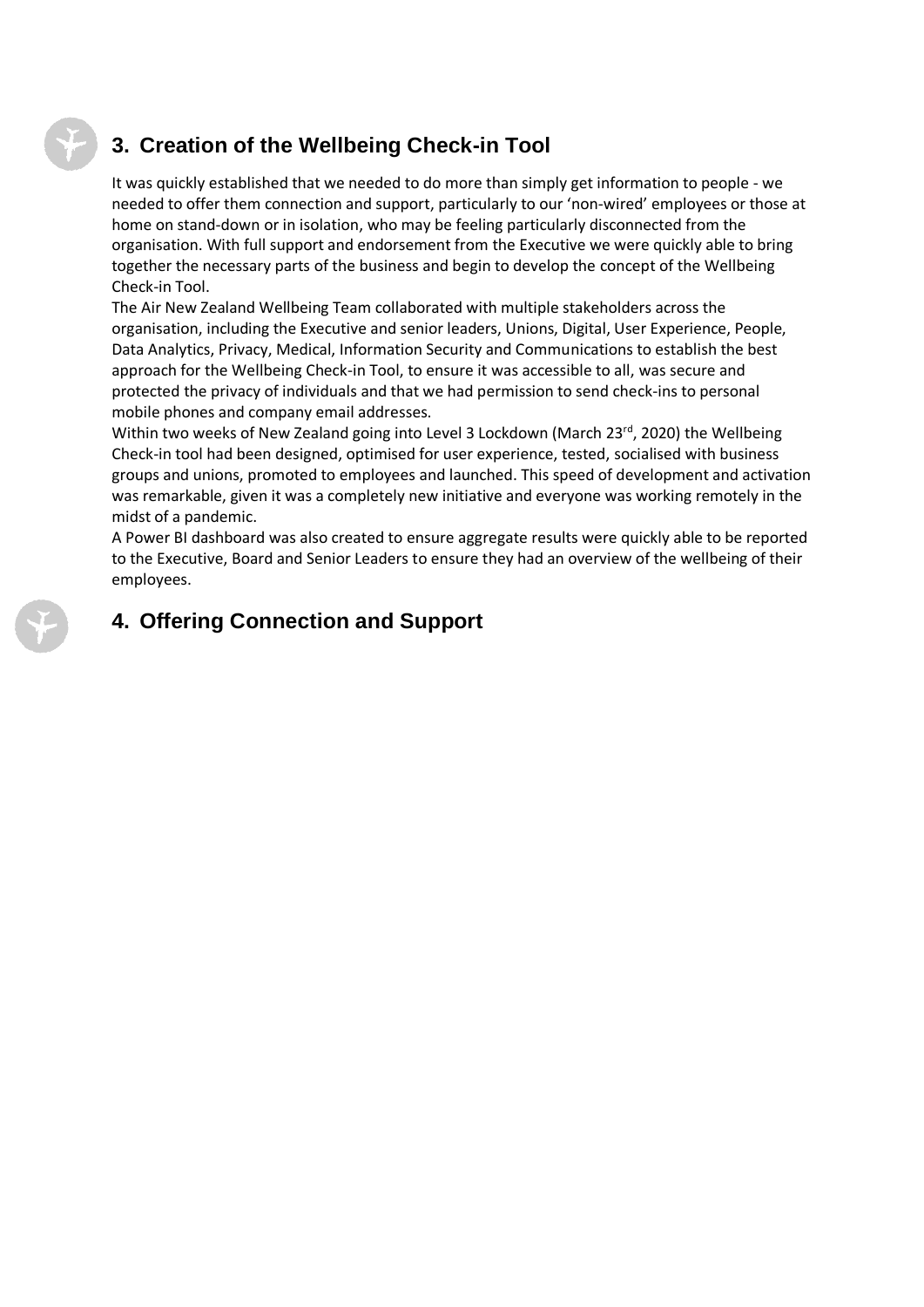The Wellbeing Check-in Tool was deployed in the first week of April, with three main goals:

- Provide people with trusted, timely information about Covid-19
- Check on the health and wellbeing of individuals and their immediate whanau
- Provide an opportunity for personal connection and support as needed

Responding to the Wellbeing Check-in was completely voluntary, with employees able to opt out when and if they wanted.

The Wellbeing Check-in Tool asked people four simple questions:

- Are you well and in good health today?
- Are your friends/whanau/people you live with in good health today?
- Rate your overall wellbeing today (physical and mental)
- Would you like a wellbeing check-in call?

A key component of the Wellbeing Check-in was the opportunity to request a confidential call from Air New Zealand's Wellbeing Team, or their manager. This request was triaged by the Wellbeing Team, with the call then being made or the relevant information provided to the manger to make the call. Individuals were also able to free-text a response and reach out for urgent help or support if needed (e.g. domestic abuse or mental health crisis). The need to reach out to employees who were leaving the business was also identified, as in many cases these people exited without any face-to-face contact with their manager or team due to the lockdown restrictions. With this in mind, a tailored message was also sent to these employees, reminding them of on-going support available and providing the opportunity to request a check in.

|   | <b>Wellbeing check-in</b>                                                                                                                                                                                                                |
|---|------------------------------------------------------------------------------------------------------------------------------------------------------------------------------------------------------------------------------------------|
| ١ | At Air New Zealand we care about your wellbeing, and it's especially<br>important to check in during times like this.<br>Let us know how you're feeling (both physically and mentally) by answering<br>the questions below:              |
|   | Are you well and in good health today?                                                                                                                                                                                                   |
|   |                                                                                                                                                                                                                                          |
|   | Are your family/whanau/people you live with well and in good<br>health today?                                                                                                                                                            |
|   |                                                                                                                                                                                                                                          |
|   | Rate your overall wellbeing level (physical and mental) today:                                                                                                                                                                           |
|   | ◯ 5 - Coping well                                                                                                                                                                                                                        |
|   | $\bigcap$ 4                                                                                                                                                                                                                              |
|   | ∩з                                                                                                                                                                                                                                       |
|   | ○ 2                                                                                                                                                                                                                                      |
|   | $\bigcirc$ 1 - Struggling                                                                                                                                                                                                                |
|   | Would you like a wellbeing check in call?                                                                                                                                                                                                |
|   | $\bigcap$ No                                                                                                                                                                                                                             |
|   | Yes - from my manager                                                                                                                                                                                                                    |
|   | () Yes - from the Wellbeing Team                                                                                                                                                                                                         |
|   | Your responses will only be visible to the Wellbeing Team and treated in<br>strictest confidence. If you request a manager check-in your manager will be<br>notified of this request, but will not receive the details of your response. |
| a | Submit                                                                                                                                                                                                                                   |
|   | Π<br>Thrive  <br>EAP<br><b>Wellbeing Hub</b>                                                                                                                                                                                             |

The check-in messages were initially sent weekly throughout April and May, with a change to fortnightly once the country moved down to Level 2 and finally Level 1 (8<sup>th</sup> June). The messaging was also updated in late May to focus on an individual's current wellbeing and

support ("*How are you feeling today?*" and "*Do you have enough support right now?*"), rather than personal and whanau health. These changes reflected the reduction in COVID-19 cases in the community, and encouraged people to take some time to reflect on how they were really feeling at that moment.

# **5. Wellbeing Check-in calls**

Throughout the four months the Wellbeing Check-in Tool was proactively sent, 443 wellbeing calls were made to support the wellbeing of individuals, with additional follow-up calls providing ongoing support where necessary.

| <b>Messages sent</b> | <b>Responses</b> | <b>Check-in calls made</b> |
|----------------------|------------------|----------------------------|
| 99.000               | 29,000           | 443                        |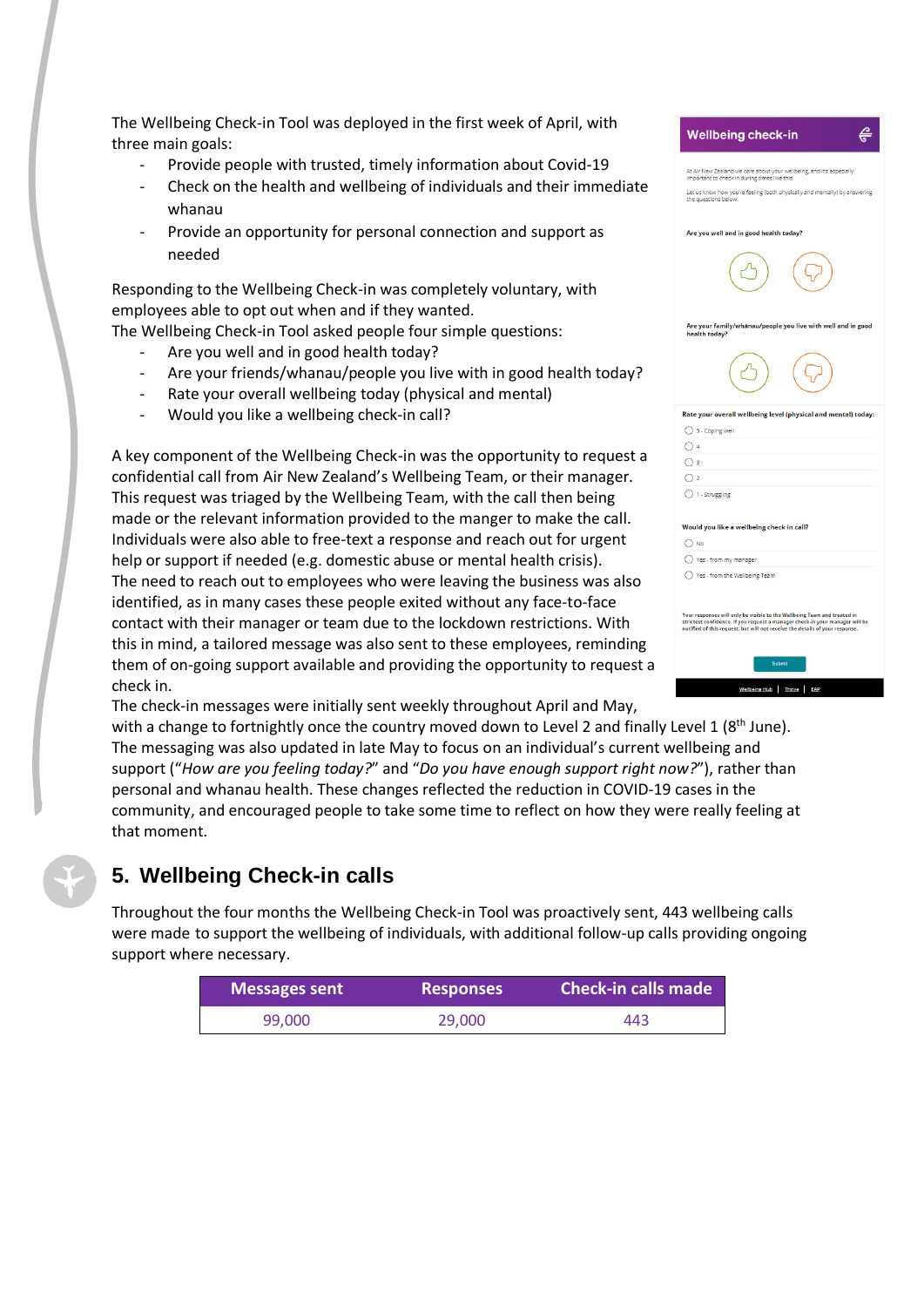The wellbeing calls were made by trained members of the Air NZ Wellbeing Team, who used the Lifeline "Helping Conversations" framework and focused on connecting with the individual and listening to their concerns, relieving their distress and enabling personal coping strategies, and linking them to key support services and resources.

These resources included financial support (including the specially created Air NZ Awhina fund), budgeting advice, EAP, mental health support, career advice, remote working tips, stress management skills, and development of a personal resilience plan.

The most common reasons for requesting a wellbeing check-in call were for wellbeing support, help coping with the uncertainty of the situation, questions about an impending restructure or job loss, and financial concerns. Follow-up calls were made to individuals as needed.

In some cases, specific support was required by isolating individuals to access food or prescriptions, in which case members of Air New Zealand's Special Assistance Team (SAT) were deployed to assist and drop off the required items. SAT members are Air New Zealand volunteers trained to assist and provide humanitarian support in an aircraft emergency situation.

In conjunction with the Wellbeing Check-in Tool, a dedicated communications plan was established, which included a weekly "Wellbeing Wednesdays" email newsletter that reminded employees about resources and services available to them, and regular live stream video sessions that employees could watch remotely and ask questions of a variety of subject matter experts across a variety of fields such as wellbeing, mental health, medical, career and financial. Yammer and Microsoft Teams were also utilised as a less formal but effective way to communicate with employees and encourage connection.

*"Thank you for always checking in"*

Whilst not all employees required a check-in call or responded to the messages, those that did found the support incredibly helpful, and were thankful for the chance to discretely reach out for help or advice. This was also reinforced in anecdotal comments and feedback from both Unions and Mangers as they supported their people through the pandemic.

*"Your call was exactly what I needed, and the timing could not have been more perfect. I have always*  believed our people come first and are the most important part of our business, and your call proved that our *culture of taking care of our staff and their wellbeing, is alive and well."*

*"I have done this today for you. But want to also say thank you for caring and I hope you are all doing well too.*"

*Activate! participant*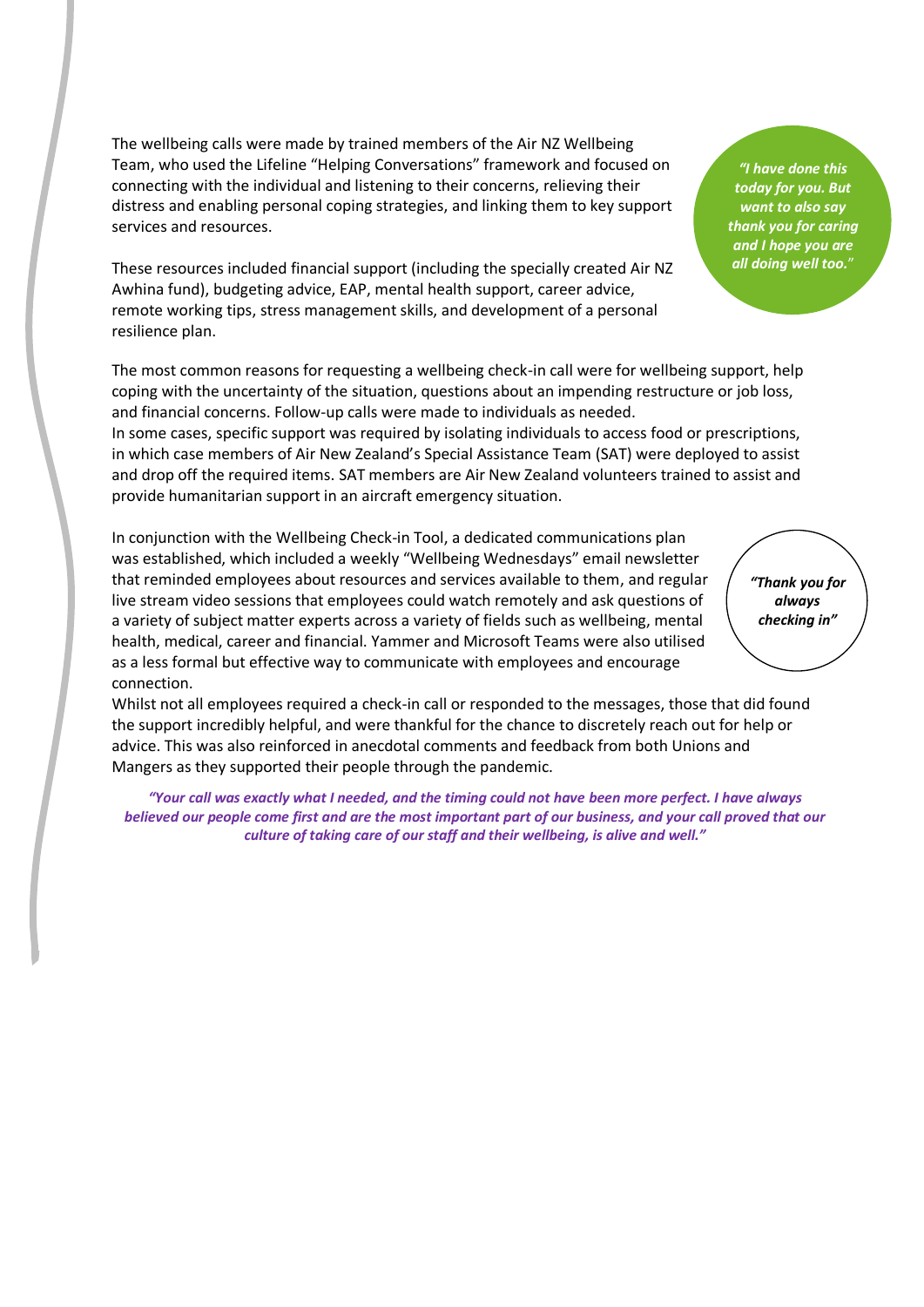# **6. Increasing Manager Capability**

A key component of Air New Zealand's wellbeing strategy is creating a culture of manaaki and growing the capability of managers to support their teams from a wellbeing perspective. The Wellbeing Check-in enabled this by providing managers who had been requested to contact one of their team members with a resource pack. This included information about the resources and tools available to Air New Zealanders, and a Mental ill-health guide that gave information about signs and symptoms that suggest someone may be struggling, steps for having an "Are you OK?" conversation, details on how to respond to various situations, and key support services available. Online training sessions were also held for people leaders to support with these conversations and connecting with their wider teams. Feedback from managers suggested the resources and training sessions were invaluable as they supported their people through the crisis from afar. Managers were also able to request a wellbeing check-in call to members of their team who they were concerned about, offering the individual a chance to speak confidentially to someone within Air New Zealand who was independent of their business area.

# **7. Reporting**

As part of the development of the Wellbeing Check-in Tool, a Power BI dashboard was created to enable analysis and reporting of the results of the check-ins, with aggregate results provided weekly to the Executive, Board and Senior Leaders to ensure they had an overview of the wellbeing of their employees, and any specific trends or areas of concern could be identified and focused on.

The reporting dashboard enabled us to view aggregated results across date ranges and specific business units and identify any relevant correlations. The dashboard and associated data set was specifically created to ensure no individuals or their responses could be identified.



*"Thank you Air NZ we will get there"*

# **8. Evolution**

The Wellbeing Check-in Tool was regularly sent to Air New Zealanders from April until July, at which time New Zealand was back into Alert Level 1 and people were able to connect with managers, peers and support networks much more readily. This was reflected in a decline in the number of individuals responding or requesting a wellbeing check-in call.

At this point a review of the tool was undertaken with the relevant stakeholders, and a user-initiated version was created. This version is a replica of the Wellbeing Checkin Tool in terms of layout and questions asked, but rather than being sent directly to people via SMS or email they are able to request a check-in via a link that sits on the Homepage of the Air New Zealand Intranet. This link is also regularly promoted in email communications, workshops and posters around the organisation. Business units are able to send this link to their teams via communications, or request for the Wellbeing Check-in to be sent proactively to their teams as needed.

The Wellbeing Check-in tool continues to be utilised as a key support option throughout Air New Zealand today, with requests coming from individuals across a variety of business areas on a regular basis, for a number of issues.

# **Additional Graphs and Impact Statisics:**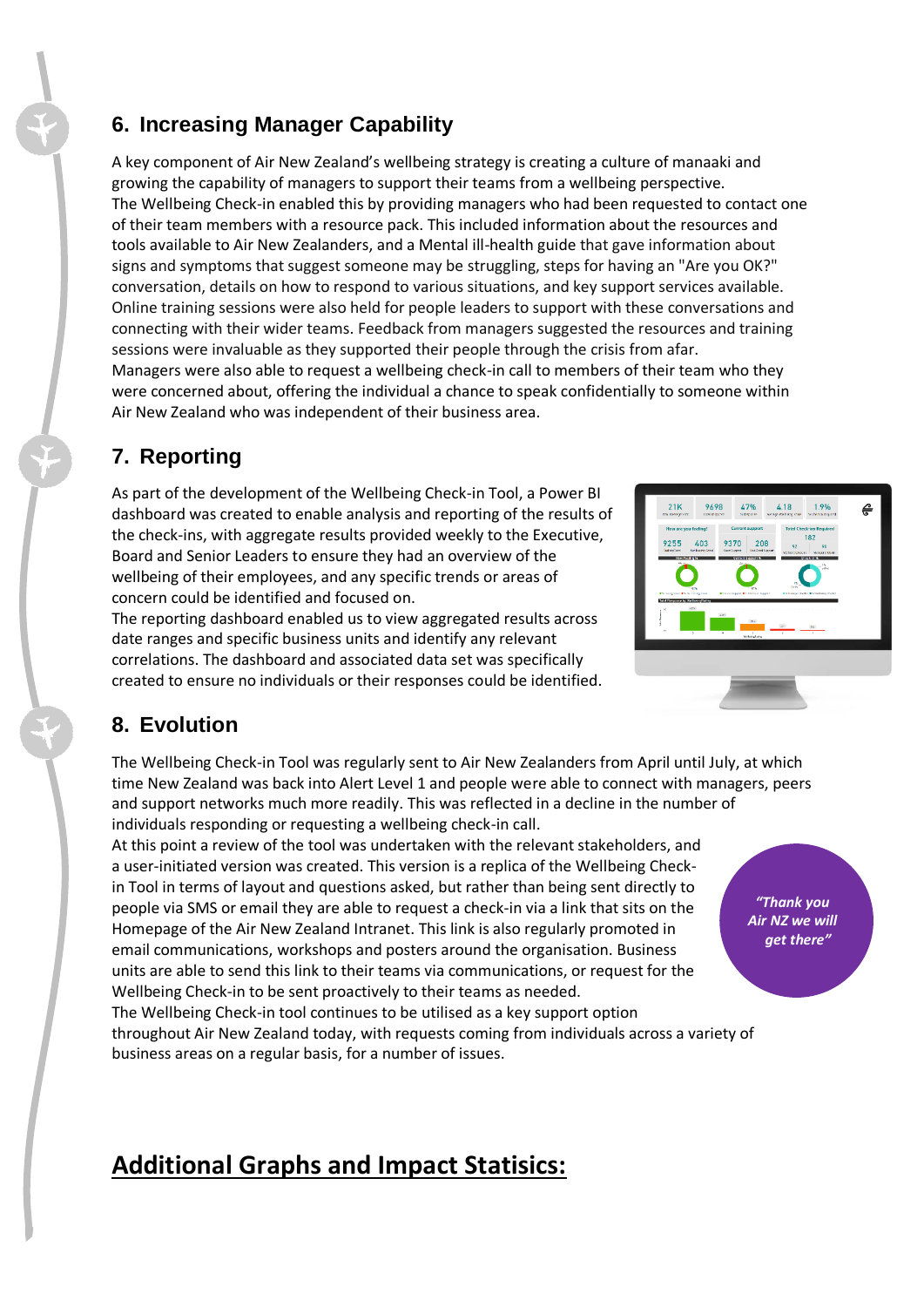#### *EAP Data:*



*Demonstrates EAP utilisation rates since 2015*



*Demonstrates Average Utilisation rates since 2015*

| <b>Business Unit</b>               | SAT members   B&H Contact |                | <b>QPR Gatekeepers</b> | <b>Peer Support</b> |
|------------------------------------|---------------------------|----------------|------------------------|---------------------|
| Corporate Services                 | 9                         | 1              | $\overline{2}$         | $\mathbf{0}$        |
| Commercial, Strategy & Alliances   | $\mathbf{1}$              | $\Omega$       | $\Omega$               | $\mathbf 0$         |
| Customer and Sales                 | 20                        | 7              | 12                     | 3                   |
| Cargo                              | 1                         | 5              | 9                      | 3                   |
| Customer                           | 3                         | $\Omega$       | 1                      | $\mathbf 0$         |
| Digital                            | 11                        | $\mathbf{1}$   | $\overline{3}$         | $\mathbf{1}$        |
| Loyalty                            | $\overline{2}$            | $\mathbf{0}$   | $\overline{0}$         | $\mathbf 0$         |
| Ops Integrity and Safety           | 15                        | 5              | 11                     | $\mathbf 0$         |
| People                             | $\overline{2}$            | $\Omega$       | 13                     | $\mathbf{0}$        |
| Operations                         | 98                        | 67             | 166                    | 30                  |
| Airports                           | 42                        | 34             | 56                     | 9                   |
| <b>Engineering and Maintenance</b> | 14                        | 8              | 76                     | 6                   |
| Cabin Crew                         | 22                        | 17             | 27                     | 15                  |
| Operations and Infrastructure      | 9                         | 6              | $\Omega$               | $\mathbf 0$         |
| Pilots                             | 6                         | $\overline{2}$ | $\mathbf{1}$           | 0                   |
| Supply Chain                       | 5                         | $\Omega$       | 5                      | 0                   |
| Total                              | 158                       | 81             | 207                    | 34                  |

*Table depicting coverage of Assistance networks across the organisation (SAT members are a team of humanitarian response volunteers)*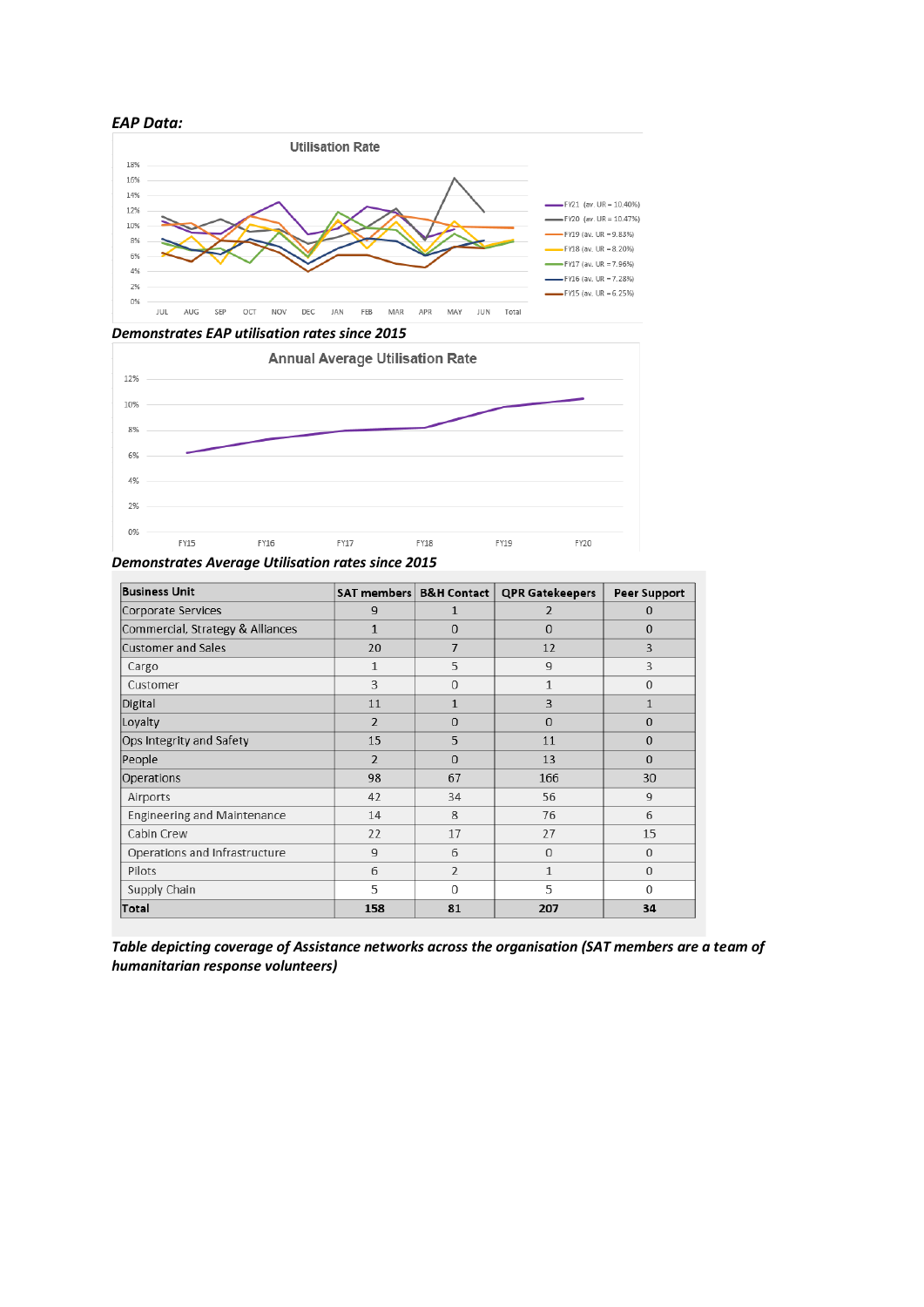Air New Zealand: 01/10/2019 -<br>31/12/2019

| <b>Total Users:</b>                                 | 888    |
|-----------------------------------------------------|--------|
| <b>Active Users:</b>                                | 112    |
| <b>Users With Depression:</b>                       | 18.75% |
| <b>Mild Depression:</b>                             | 4.46%  |
| Moderate to Severe<br>Depression:                   | 14.29% |
| <b>Users With Anxiety:</b>                          | 27.68% |
| Mild Anxiety:                                       | 6.25%  |
| Moderate to Severe Anxiety: 21.43%                  |        |
| <b>Mild Depression Recoveries:</b>                  | 40%    |
| <b>Mild Anxiety Recoveries:</b>                     | 42.86% |
| Moderate to Severe<br><b>Depression Recoveries:</b> | 37.5%  |
| Moderate to Severe Anxiety<br>Recoveries:           | 12.5%  |
| Users Who Sought Help:                              | 67.5%  |

#### **CBT Results**

| <b>Top Negative</b><br><b>Situations</b> | <b>Top Negative Sub-</b><br><b>Situations</b> | <b>Top Positive</b><br><b>Situations</b> |
|------------------------------------------|-----------------------------------------------|------------------------------------------|
| Work                                     | Meeting                                       | Relationship                             |
| Relationship                             | <b>Balding</b>                                | Health                                   |
| Finances                                 | Taken for granted                             | Going outside                            |
| Health                                   | Unsupported                                   | Family                                   |
| Caring for family<br>or a baby           | Lack of intimacy                              | Hobbies and<br>leisure                   |

*Thrive Reporting in 2019 to show uptake of App and issues for usage*